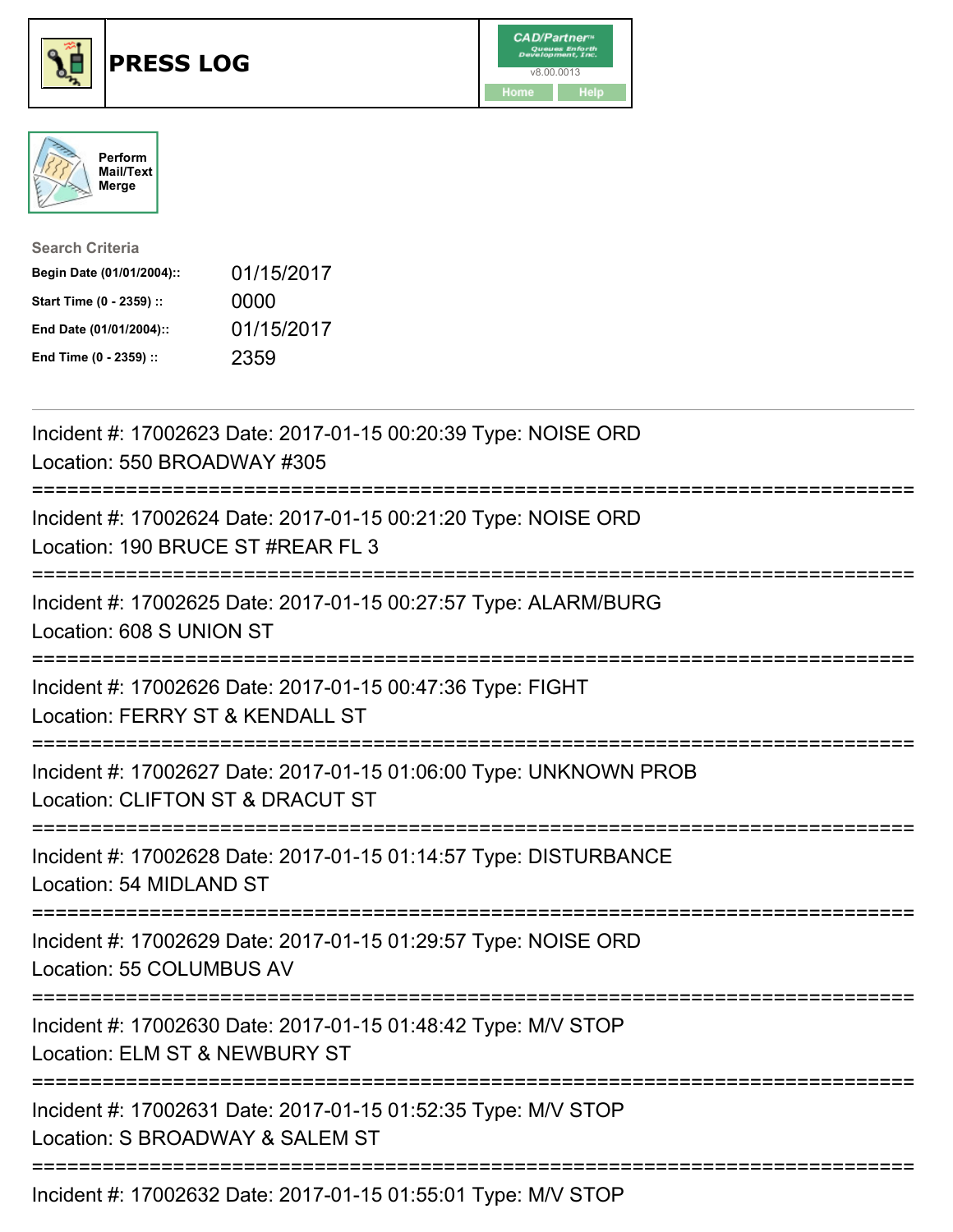| Location: FRANKLIN ST & METHUEN ST<br>============================<br>---------------------------                                           |
|---------------------------------------------------------------------------------------------------------------------------------------------|
| Incident #: 17002633 Date: 2017-01-15 01:56:36 Type: HIT & RUN M/V<br>Location: ARLINGTON ST & LAWRENCE ST<br>============================= |
| Incident #: 17002634 Date: 2017-01-15 01:58:56 Type: M/V STOP<br>Location: BUTLER ST & MARGIN ST                                            |
| Incident #: 17002635 Date: 2017-01-15 02:01:39 Type: BUILDING CHK<br>Location: BOYD ST                                                      |
| Incident #: 17002636 Date: 2017-01-15 02:03:11 Type: M/V STOP<br>Location: LOWELL ST & WINTER ST                                            |
| Incident #: 17002637 Date: 2017-01-15 02:03:23 Type: NOISE ORD<br>Location: 6 INMAN ST #9                                                   |
| Incident #: 17002638 Date: 2017-01-15 02:03:37 Type: NOISE ORD<br>Location: 50 EXCHANGE ST                                                  |
| Incident #: 17002639 Date: 2017-01-15 02:04:39 Type: NOISE ORD<br>Location: 290 JACKSON ST FL 1                                             |
| Incident #: 17002640 Date: 2017-01-15 02:05:21 Type: NOISE ORD<br>Location: 189 WALNUT ST                                                   |
| Incident #: 17002641 Date: 2017-01-15 02:07:46 Type: AUTO ACC/UNK PI<br>Location: 109 BERKELEY ST                                           |
| Incident #: 17002642 Date: 2017-01-15 02:15:49 Type: M/V STOP<br>Location: ESSEX ST & MEDFORD ST                                            |
| Incident #: 17002643 Date: 2017-01-15 02:15:55 Type: B&E/PAST<br>Location: 340 HAVERHILL ST #1                                              |
| Incident #: 17002644 Date: 2017-01-15 02:16:01 Type: BUILDING CHK<br>Location: TD BANK / 305 S BROADWAY                                     |
| Incident #: 17002645 Date: 2017-01-15 02:20:06 Type: ALARM/BURG<br>Location: 70-71 N PARISH RD                                              |
| Incident #: 17002646 Date: 2017-01-15 02:26:08 Type: FIGHT                                                                                  |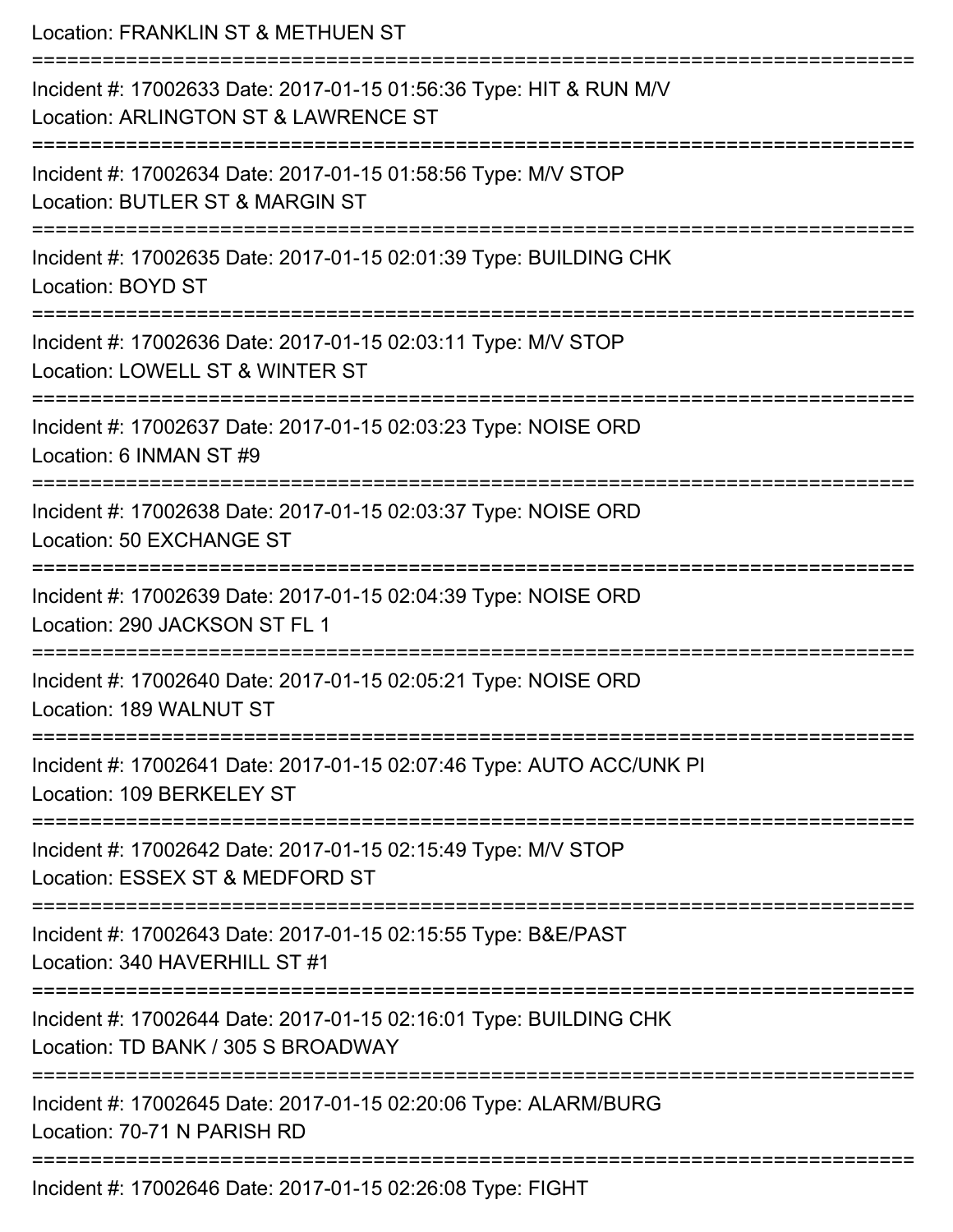| Incident #: 17002647 Date: 2017-01-15 02:34:51 Type: GUN CALL<br>Location: 31 CHELMSFORD ST                                          |
|--------------------------------------------------------------------------------------------------------------------------------------|
| Incident #: 17002648 Date: 2017-01-15 02:35:21 Type: NOISE ORD<br>Location: 256 ESSEX ST #303 FL 2                                   |
| Incident #: 17002649 Date: 2017-01-15 02:51:01 Type: DOMESTIC/PROG<br>Location: 28 SUMMER ST FL 3                                    |
| Incident #: 17002650 Date: 2017-01-15 02:54:52 Type: FIGHT<br>Location: 65 UNION ST                                                  |
| Incident #: 17002651 Date: 2017-01-15 03:19:56 Type: NOISE ORD<br>Location: 63 AMES ST                                               |
| Incident #: 17002652 Date: 2017-01-15 03:22:31 Type: ALARM/BURG<br>Location: DUNKIN DONUTS / 608 S UNION ST                          |
| Incident #: 17002653 Date: 2017-01-15 03:30:11 Type: M/V STOP<br>Location: JAMAICA ST & S UNION ST                                   |
| Incident #: 17002654 Date: 2017-01-15 03:33:51 Type: BUILDING CHK<br>Location: WINTHROP AV                                           |
| Incident #: 17002656 Date: 2017-01-15 03:35:13 Type: B&E/PROG<br>Location: 151 SALEM ST FL 2                                         |
| Incident #: 17002655 Date: 2017-01-15 03:35:34 Type: M/V STOP<br>Location: HAVERHILL ST & MILTON ST                                  |
| Incident #: 17002657 Date: 2017-01-15 03:41:43 Type: STOL/MV/PAS<br><b>Location: WALNUT ST</b>                                       |
| ====================================<br>Incident #: 17002658 Date: 2017-01-15 03:59:10 Type: DOMESTIC/PROG<br>Location: 30 MAY ST #D |
| Incident #: 17002659 Date: 2017-01-15 03:59:41 Type: MEDIC SUPPORT<br>Location: 108 AMES ST FL 1                                     |
| Incident #: 17002660 Date: 2017-01-15 04:04:00 Type: FIGHT                                                                           |

 $L$ ....  $A$  FF  $\bigcap A$  i FM  $\bigcap T$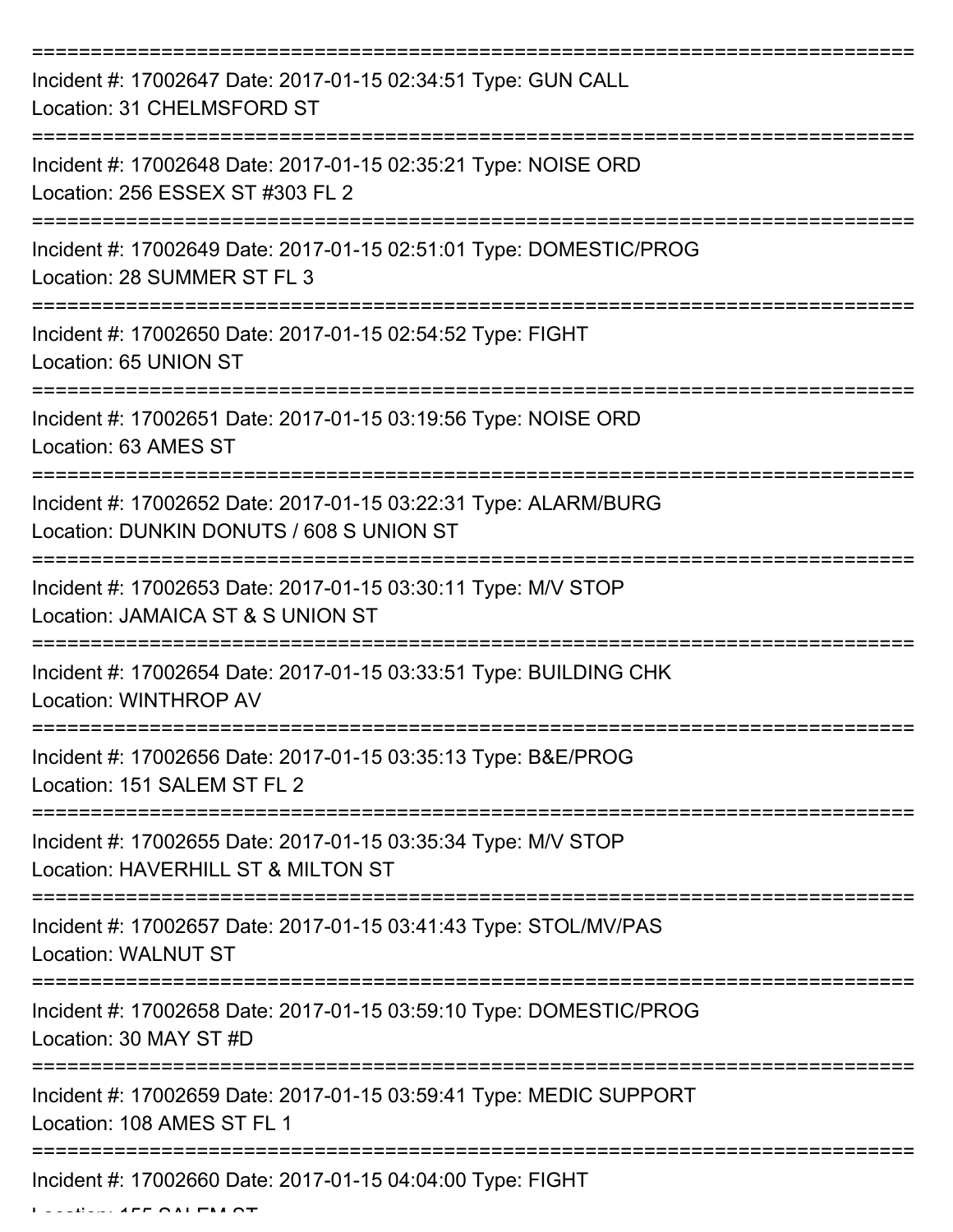| Incident #: 17002661 Date: 2017-01-15 04:05:17 Type: DOMESTIC/PROG<br>Location: 31 BELLEVUE ST #2                    |
|----------------------------------------------------------------------------------------------------------------------|
| Incident #: 17002662 Date: 2017-01-15 05:08:59 Type: HIT & RUN M/V<br>Location: AUTOZONE / BROADWAY & CROSS ST       |
| Incident #: 17002663 Date: 2017-01-15 05:13:20 Type: NOISE ORD<br>Location: 239 FARNHAM ST FL 3                      |
| Incident #: 17002664 Date: 2017-01-15 05:19:39 Type: AMBULANCE ASSSI<br>Location: 48 FAIRMONT ST                     |
| Incident #: 17002665 Date: 2017-01-15 05:44:01 Type: ALARM/BURG<br>Location: SUPERIOR CLEANERS / 37 ESSEX ST         |
| Incident #: 17002666 Date: 2017-01-15 05:46:25 Type: DOMESTIC/PROG<br>Location: 207 CARLETON ST #2                   |
| Incident #: 17002667 Date: 2017-01-15 06:18:27 Type: SUS PERS/MV<br>Location: 233 LAWRENCE ST                        |
| Incident #: 17002668 Date: 2017-01-15 06:54:22 Type: M/V STOP<br>Location: BRADFORD ST & FRANKLIN ST                 |
| Incident #: 17002669 Date: 2017-01-15 07:05:01 Type: HIT & RUN M/V<br>Location: WALK IN! / BUNKERHILL ST & MYRTLE ST |
| Incident #: 17002670 Date: 2017-01-15 07:09:58 Type: TOW OF M/V<br>Location: 523 HAMPSHIRE ST FL 2                   |
| Incident #: 17002671 Date: 2017-01-15 07:11:52 Type: M/V STOP<br>Location: LAWRENCE ST & MYRTLE ST                   |
| Incident #: 17002672 Date: 2017-01-15 07:26:14 Type: HIT & RUN M/V<br>Location: ARLINGTON ST & TENNEY ST             |
| Incident #: 17002673 Date: 2017-01-15 07:26:52 Type: M/V STOP<br>Location: 204 BROADWAY                              |
| Incident #: 17002674 Date: 2017-01-15 07:57:41 Type: M/V STOP<br>I occion: MEDDIMACK CT & C DDOADMAV                 |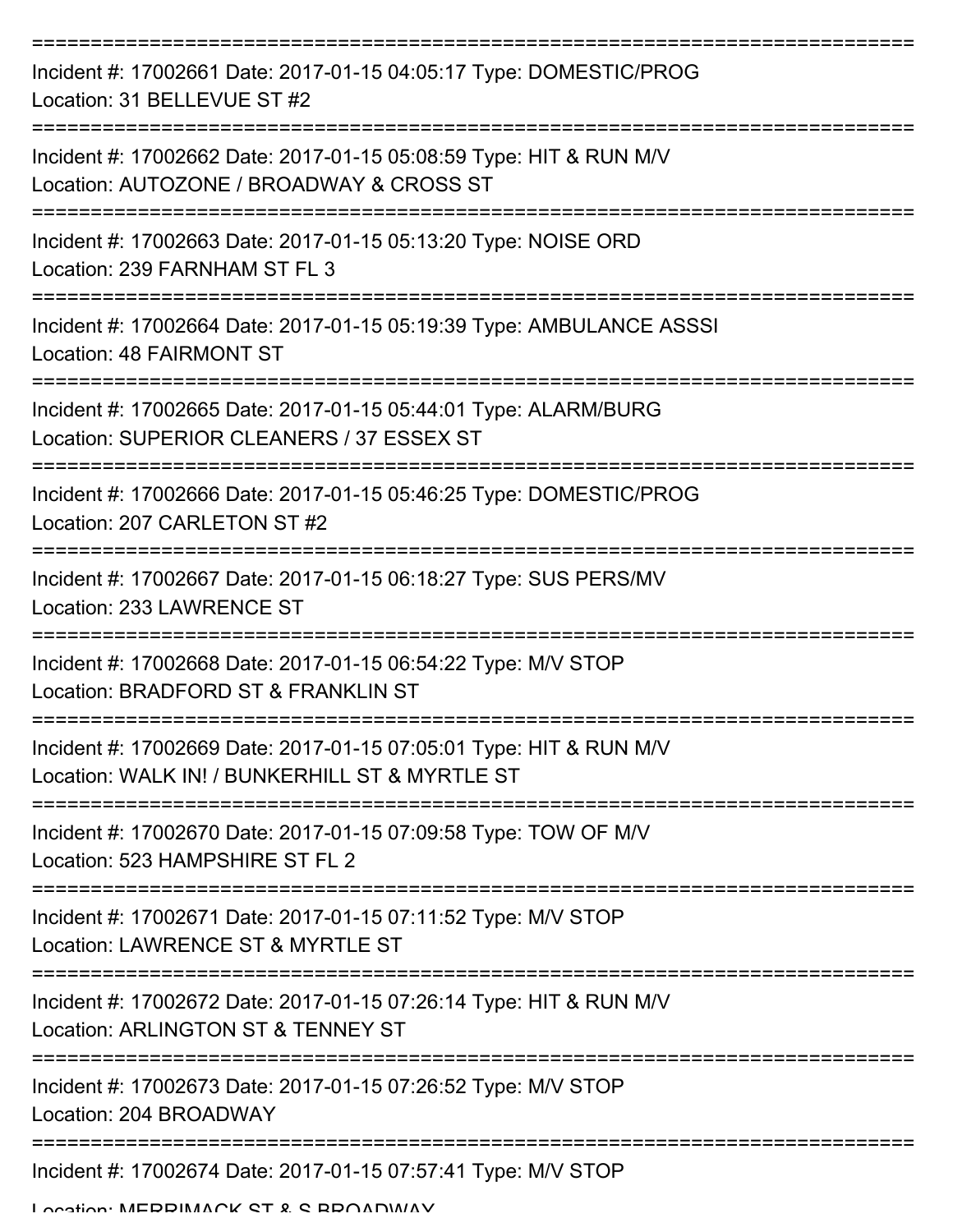| Incident #: 17002675 Date: 2017-01-15 08:00:26 Type: TOW OF M/V<br>Location: 104 COMMON ST                       |
|------------------------------------------------------------------------------------------------------------------|
| Incident #: 17002676 Date: 2017-01-15 08:21:53 Type: HIT & RUN M/V<br>Location: WALK IN! / LEBANON ST & WHITE ST |
| Incident #: 17002677 Date: 2017-01-15 09:13:23 Type: MISSING PERS<br>Location: GUILMETTE SCHOOL / 80 BODWELL ST  |
| Incident #: 17002678 Date: 2017-01-15 09:42:53 Type: MV/BLOCKING<br>Location: 92 STEARNS AV                      |
| Incident #: 17002679 Date: 2017-01-15 09:44:35 Type: DISABLED MV<br>Location: 600 ESSEX ST                       |
| Incident #: 17002680 Date: 2017-01-15 09:51:01 Type: SPECIAL CHECK<br>Location: 185 NEWBURY ST                   |
| Incident #: 17002681 Date: 2017-01-15 10:05:04 Type: DOMESTIC/PROG<br>Location: 140 SARATOGA ST FL 3RD           |
| Incident #: 17002682 Date: 2017-01-15 10:14:00 Type: LIC PLATE STO<br>Location: 19 MECHANIC ST                   |
| Incident #: 17002683 Date: 2017-01-15 10:28:34 Type: M/V STOP<br>Location: COMMON ST & FRANKLIN ST               |
| Incident #: 17002684 Date: 2017-01-15 10:40:06 Type: M/V STOP<br>Location: BROADWAY & HAVERHILL ST               |
| Incident #: 17002685 Date: 2017-01-15 10:42:22 Type: ASSIST FIRE<br>Location: 328 WALNUT ST                      |
| Incident #: 17002686 Date: 2017-01-15 10:54:18 Type: TRESPASSING<br><b>Location: 32 LAWRENCE ST</b>              |
| Incident #: 17002687 Date: 2017-01-15 10:58:28 Type: SUS PERS/MV<br>Location: NESMITH ST & RIVERSIDE DR          |
| Incident #: 17002689 Date: 2017-01-15 11:15:09 Type: DEATH SUDDEN<br>Location: GERMAN HOME / 374 HOWARD ST       |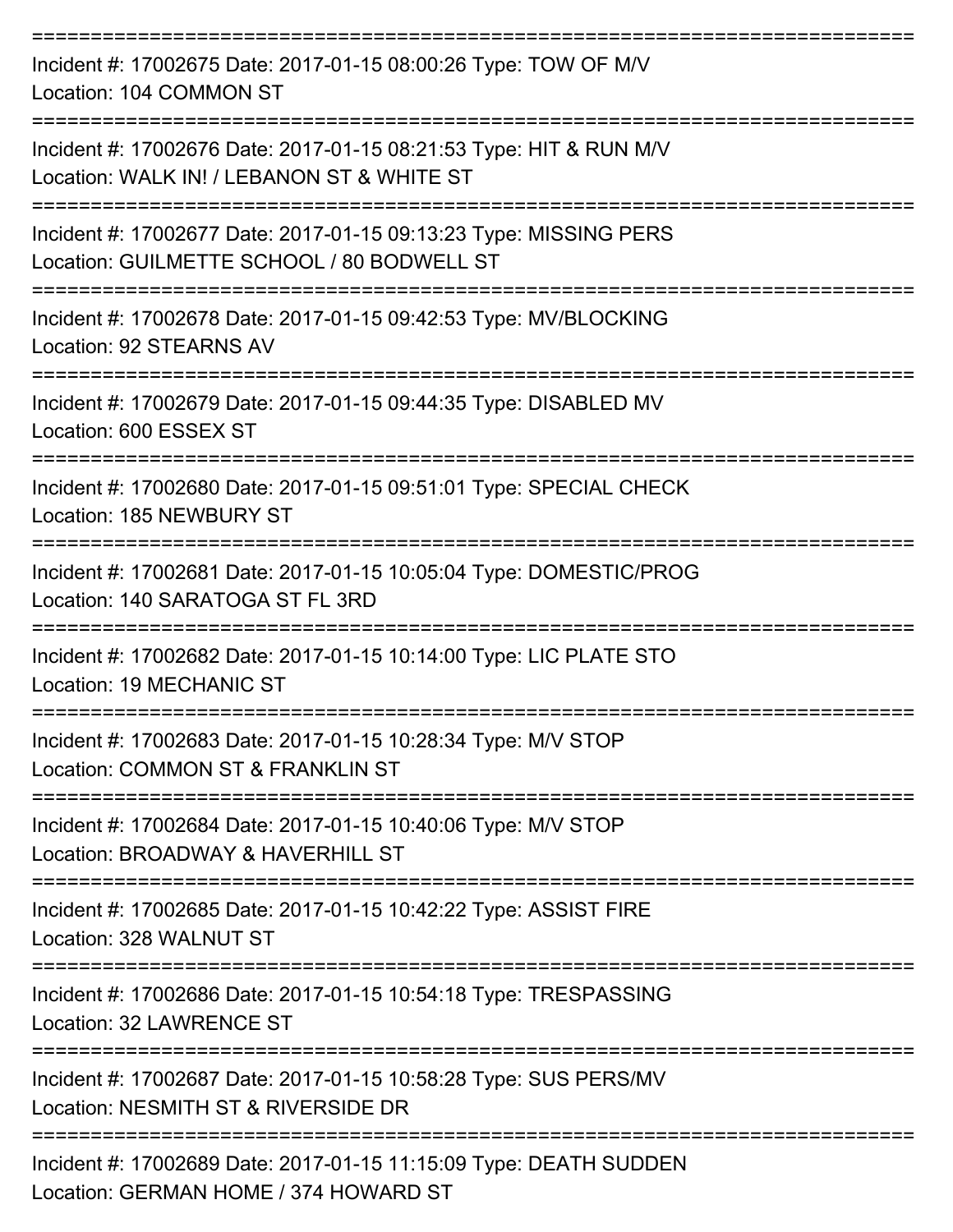| Incident #: 17002688 Date: 2017-01-15 11:15:34 Type: SPECIAL CHECK<br>Location: 185 NEWBURY ST                                         |
|----------------------------------------------------------------------------------------------------------------------------------------|
| ====================================<br>Incident #: 17002690 Date: 2017-01-15 11:17:59 Type: LARCENY/PAST<br>Location: 190 LAWRENCE ST |
| Incident #: 17002691 Date: 2017-01-15 11:27:08 Type: CK WELL BEING<br><b>Location: SALEM ST</b>                                        |
| Incident #: 17002692 Date: 2017-01-15 11:35:06 Type: AUTO ACC/NO PI<br>Location: COLBY ST & FERRY ST                                   |
| Incident #: 17002693 Date: 2017-01-15 11:46:44 Type: AUTO ACC/NO PI<br>Location: BROADWAY & CROSS ST                                   |
| Incident #: 17002694 Date: 2017-01-15 11:50:44 Type: M/V STOP<br>Location: 206 AMESBURY ST                                             |
| Incident #: 17002695 Date: 2017-01-15 12:00:22 Type: ALARM/BURG<br>Location: ST PATRICKS SCHOOL / 101 PARKER ST                        |
| Incident #: 17002696 Date: 2017-01-15 12:04:48 Type: DISTURBANCE<br>Location: 44 PLEASANT ST FL 1STFL                                  |
| Incident #: 17002697 Date: 2017-01-15 12:20:14 Type: MAL DAMAGE<br>Location: 161 S UNION ST #2N                                        |
| Incident #: 17002698 Date: 2017-01-15 12:30:18 Type: ALARM/BURG<br>Location: DUFFY RESD / 16 DARTMOUTH ST                              |
| Incident #: 17002699 Date: 2017-01-15 12:42:06 Type: M/V STOP<br>Location: 140 S BROADWAY                                              |
| Incident #: 17002700 Date: 2017-01-15 12:47:09 Type: M/V STOP<br>Location: 430 S BROADWAY                                              |
| Incident #: 17002701 Date: 2017-01-15 12:50:39 Type: MV/BLOCKING<br>Location: 22 BOWDOIN ST                                            |
| Incident #: 17002702 Date: 2017-01-15 14:02:23 Type: M/V STOP<br>Location: AMES ST & SMITH ST                                          |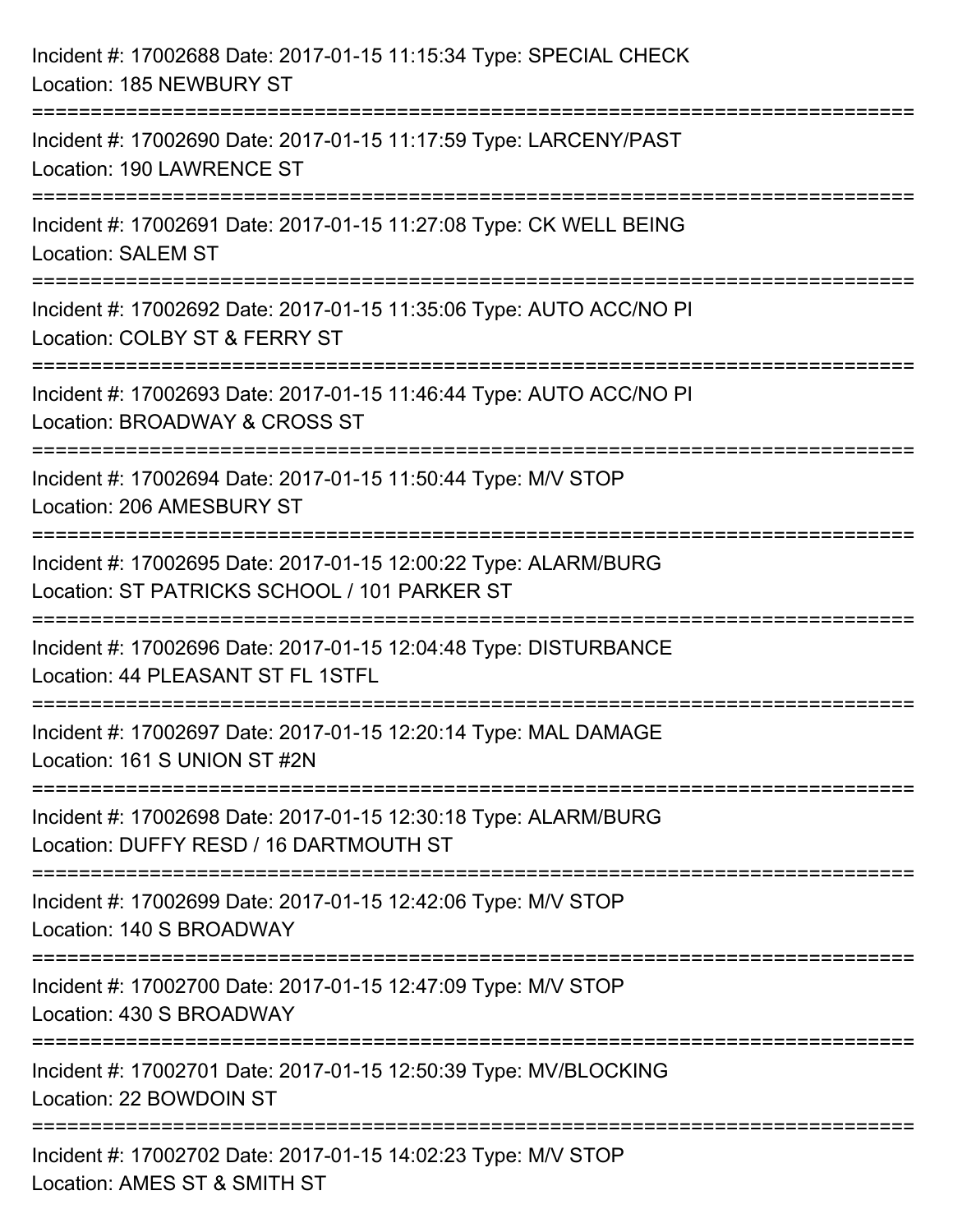| Incident #: 17002703 Date: 2017-01-15 14:27:21 Type: ALARM/HOLD<br>Location: MARTINEZ RESD / 207 CRAWFORD ST                         |
|--------------------------------------------------------------------------------------------------------------------------------------|
| Incident #: 17002704 Date: 2017-01-15 14:32:00 Type: M/V STOP<br>Location: HAVERHILL ST & WEST ST                                    |
| Incident #: 17002705 Date: 2017-01-15 14:33:52 Type: THREATS<br>Location: 15 KENDALL ST                                              |
| Incident #: 17002706 Date: 2017-01-15 14:42:13 Type: AUTO ACC/NO PI<br>Location: ANDOVER ST & S BROADWAY                             |
| Incident #: 17002707 Date: 2017-01-15 14:42:58 Type: UNWANTEDGUEST<br>Location: 330 HAVERHILL ST FL 2NDFL                            |
| Incident #: 17002708 Date: 2017-01-15 14:46:57 Type: M/V STOP<br>Location: BAILEY ST & S UNION ST                                    |
| Incident #: 17002710 Date: 2017-01-15 15:05:36 Type: TRESPASSING<br><b>Location: 17 DURANT ST</b>                                    |
| Incident #: 17002709 Date: 2017-01-15 15:06:21 Type: M/V STOP<br>Location: BROADWAY & CROSS ST                                       |
| Incident #: 17002711 Date: 2017-01-15 15:10:38 Type: MAL DAMAGE<br>Location: 223 LAWRENCE ST                                         |
| Incident #: 17002712 Date: 2017-01-15 15:20:23 Type: ALARM/HOLD<br>Location: BENZON RESD / 21 TREMONT ST #2<br>--------------------- |
| Incident #: 17002713 Date: 2017-01-15 15:26:51 Type: M/V STOP<br>Location: COMMON ST & FRANKLIN ST                                   |
| Incident #: 17002714 Date: 2017-01-15 15:27:15 Type: M/V STOP<br>Location: 354 LOWELL ST                                             |
| Incident #: 17002715 Date: 2017-01-15 15:29:30 Type: M/V STOP<br>Location: BEDFORD ST & OXFORD ST                                    |
| Incident #: 17002716 Date: 2017-01-15 15:45:04 Type: MV/BLOCKING<br>Location: 5 PROSPECT CT                                          |

===========================================================================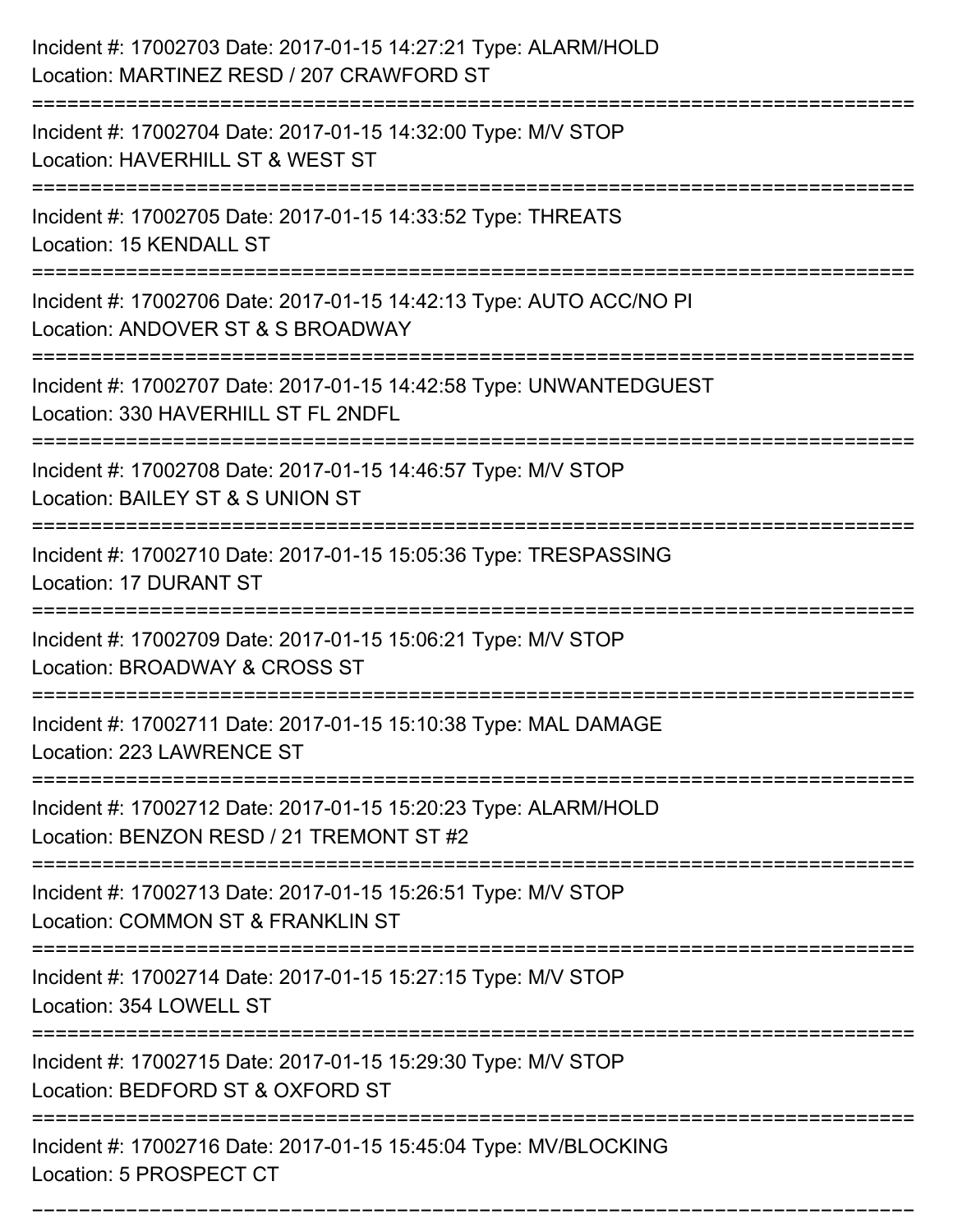| Incident #: 17002717 Date: 2017-01-15 15:55:51 Type: M/V STOP<br>Location: TOW / CARLETON ST & EVERETT ST                        |
|----------------------------------------------------------------------------------------------------------------------------------|
| Incident #: 17002718 Date: 2017-01-15 16:04:07 Type: M/V STOP<br>Location: 83 ELM ST                                             |
| Incident #: 17002719 Date: 2017-01-15 16:14:32 Type: DISTURBANCE<br>Location: 194 LAWRENCE ST FL 1STFL<br>====================== |
| Incident #: 17002720 Date: 2017-01-15 16:19:41 Type: ALARM/BURG<br>Location: MENITAS RESD / 550 MT VERNON ST                     |
| Incident #: 17002721 Date: 2017-01-15 16:37:04 Type: MISSING PERS<br>Location: 13-15 BEDFORD ST                                  |
| Incident #: 17002722 Date: 2017-01-15 17:01:00 Type: ALARMS<br>Location: HENNESSEY SCHOOL / 122 HANCOCK ST                       |
| Incident #: 17002725 Date: 2017-01-15 17:01:41 Type: ALARM/BURG<br>Location: HENNESSEY SCHOOL / 122 HANCOCK ST                   |
| Incident #: 17002723 Date: 2017-01-15 17:01:59 Type: M/V STOP<br>Location: COMMON ST & JACKSON ST                                |
| Incident #: 17002724 Date: 2017-01-15 17:02:13 Type: M/V STOP<br>Location: BROADWAY & LOWELL ST                                  |
| Incident #: 17002726 Date: 2017-01-15 17:04:58 Type: M/V STOP<br>Location: BRADFORD ST & WEST ST                                 |
| Incident #: 17002727 Date: 2017-01-15 17:16:25 Type: M/V STOP<br>Location: AMESBURY ST & ESSEX ST                                |
| Incident #: 17002728 Date: 2017-01-15 17:20:07 Type: MEDIC SUPPORT<br>Location: 464 HAMPSHIRE ST FL 1                            |
| Incident #: 17002729 Date: 2017-01-15 17:22:12 Type: ANIMAL COMPL<br>Location: 102 GARDEN ST                                     |
| Incident #: 17002731 Date: 2017-01-15 17:22:36 Type: TRESPASSING<br>Location: 611 COMMON ST                                      |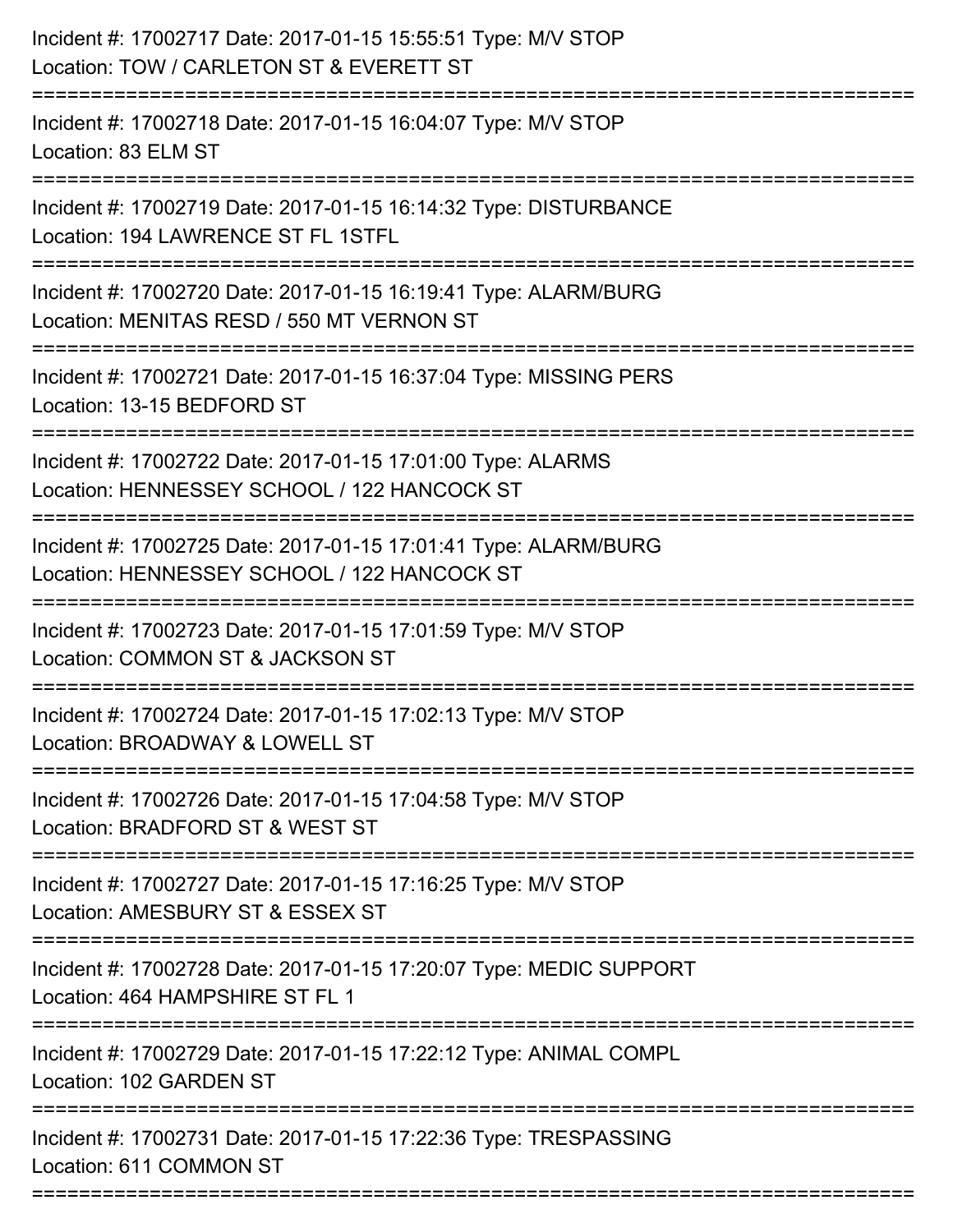Location: BROADWAY & TREMONT ST =========================================================================== Incident #: 17002732 Date: 2017-01-15 17:23:42 Type: M/V STOP Location: FALLS BRIDGE / null =========================================================================== Incident #: 17002733 Date: 2017-01-15 17:28:39 Type: M/V STOP Location: CENTRAL BRIDGE / 0 MERRIMACK ST =========================================================================== Incident #: 17002736 Date: 2017-01-15 17:29:24 Type: HIT & RUN M/V Location: 15 TOYE AV =========================================================================== Incident #: 17002734 Date: 2017-01-15 17:31:26 Type: M/V STOP Location: BROADWAY & WATER ST =========================================================================== Incident #: 17002735 Date: 2017-01-15 17:35:14 Type: M/V STOP Location: ESSEX ST & GREENWOOD ST =========================================================================== Incident #: 17002737 Date: 2017-01-15 17:38:06 Type: UNWANTEDGUEST Location: 77 OAK ST =========================================================================== Incident #: 17002738 Date: 2017-01-15 17:39:24 Type: MAL DAMAGE Location: 133 WATER ST =========================================================================== Incident #: 17002739 Date: 2017-01-15 17:43:19 Type: M/V STOP Location: BROADWAY & CEDAR ST =========================================================================== Incident #: 17002740 Date: 2017-01-15 17:46:03 Type: M/V STOP Location: HAVERHILL ST & OXFORD ST =========================================================================== Incident #: 17002741 Date: 2017-01-15 17:47:53 Type: M/V STOP Location: BRADFORD ST & BROADWAY =========================================================================== Incident #: 17002742 Date: 2017-01-15 17:49:31 Type: M/V STOP Location: BROADWAY & METHUEN ST =========================================================================== Incident #: 17002743 Date: 2017-01-15 17:50:26 Type: M/V STOP Location: AMESBURY ST & LEBANON ST =========================================================================== Incident #: 17002745 Date: 2017-01-15 17:50:57 Type: ALARM/BURG Location: HENNESSEY SCHOOL / 122 HANCOCK ST ===========================================================================

Incident #: 17002744 Date: 2017 01 15 17:51:09 Type: M/V STOP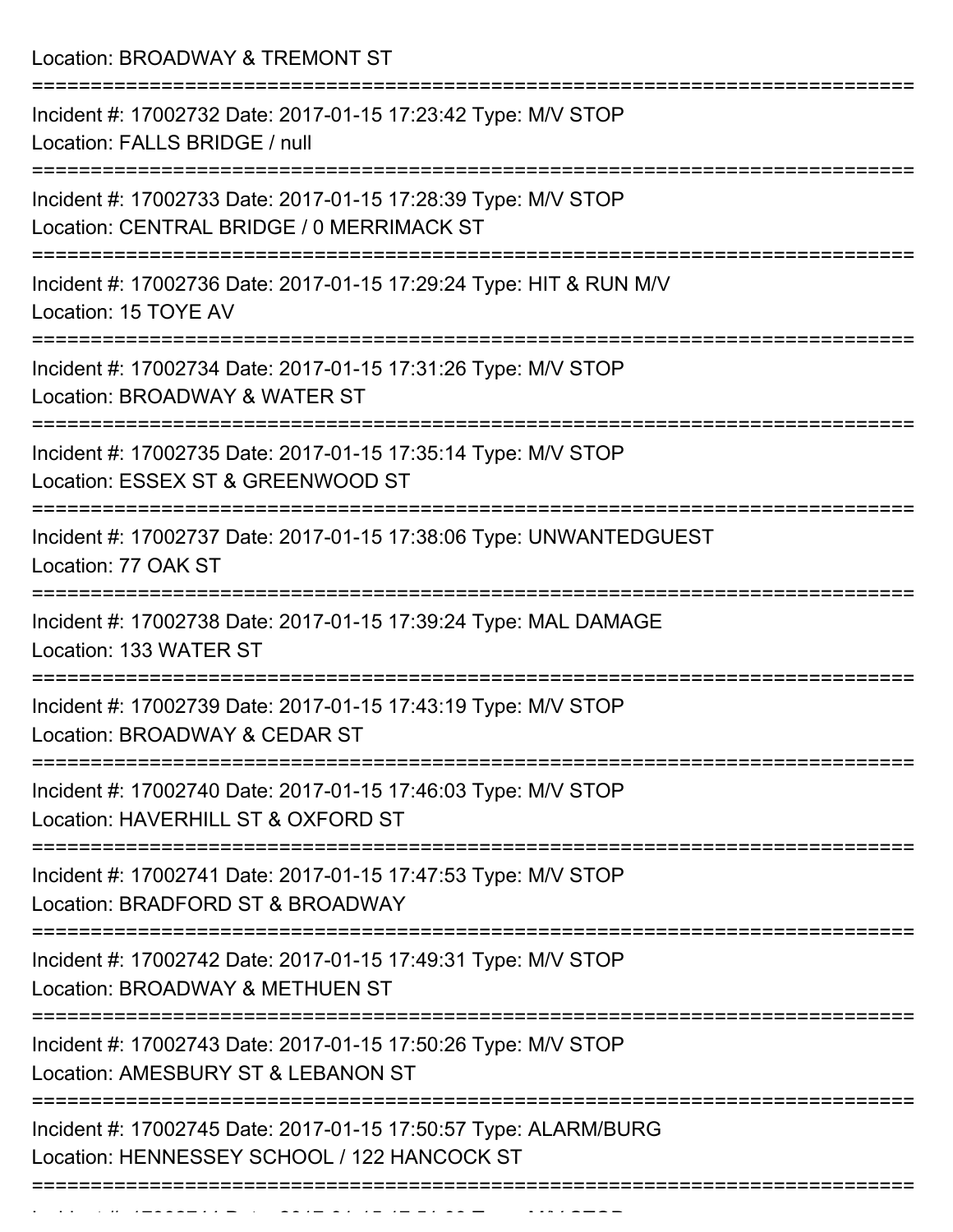| Location: FALLS BRIDGE / null                                                                                                                    |
|--------------------------------------------------------------------------------------------------------------------------------------------------|
| Incident #: 17002746 Date: 2017-01-15 17:54:04 Type: M/V STOP<br>Location: 51 ESSEX ST<br>:===============================                       |
| Incident #: 17002747 Date: 2017-01-15 18:00:31 Type: EXTRA SURVEIL<br>Location: 185 NEWBURY ST                                                   |
| Incident #: 17002748 Date: 2017-01-15 18:01:16 Type: M/V STOP<br>Location: BROADWAY & TREMONT ST                                                 |
| Incident #: 17002749 Date: 2017-01-15 18:01:55 Type: M/V STOP<br>Location: BROADWAY & METHUEN ST                                                 |
| Incident #: 17002750 Date: 2017-01-15 18:05:28 Type: M/V STOP<br>Location: BROADWAY & LAKE ST<br>=================================               |
| Incident #: 17002751 Date: 2017-01-15 18:07:17 Type: TRESPASSING<br>Location: BANK OF AMERICA / 257 ESSEX ST<br>--------------------             |
| Incident #: 17002752 Date: 2017-01-15 18:09:10 Type: M/V STOP<br>Location: AMESBURY ST & ESSEX ST                                                |
| Incident #: 17002753 Date: 2017-01-15 18:10:37 Type: TOW OF M/V<br>Location: TRESPASS / 233 LAWRENCE ST<br>===================================== |
| Incident #: 17002754 Date: 2017-01-15 18:11:05 Type: M/V STOP<br>Location: FRANKLIN ST & HAVERHILL ST                                            |
| Incident #: 17002755 Date: 2017-01-15 18:12:12 Type: ALARM/BURG<br>Location: HENNESSEY SCHOOL / 122 HANCOCK ST                                   |
| Incident #: 17002756 Date: 2017-01-15 18:14:18 Type: M/V STOP<br>Location: MILFORD ST & UNION ST                                                 |
| Incident #: 17002757 Date: 2017-01-15 18:14:43 Type: M/V STOP<br><b>Location: HUSE ST</b>                                                        |
| Incident #: 17002758 Date: 2017-01-15 18:16:55 Type: M/V STOP<br>Location: 185 UNION ST                                                          |
|                                                                                                                                                  |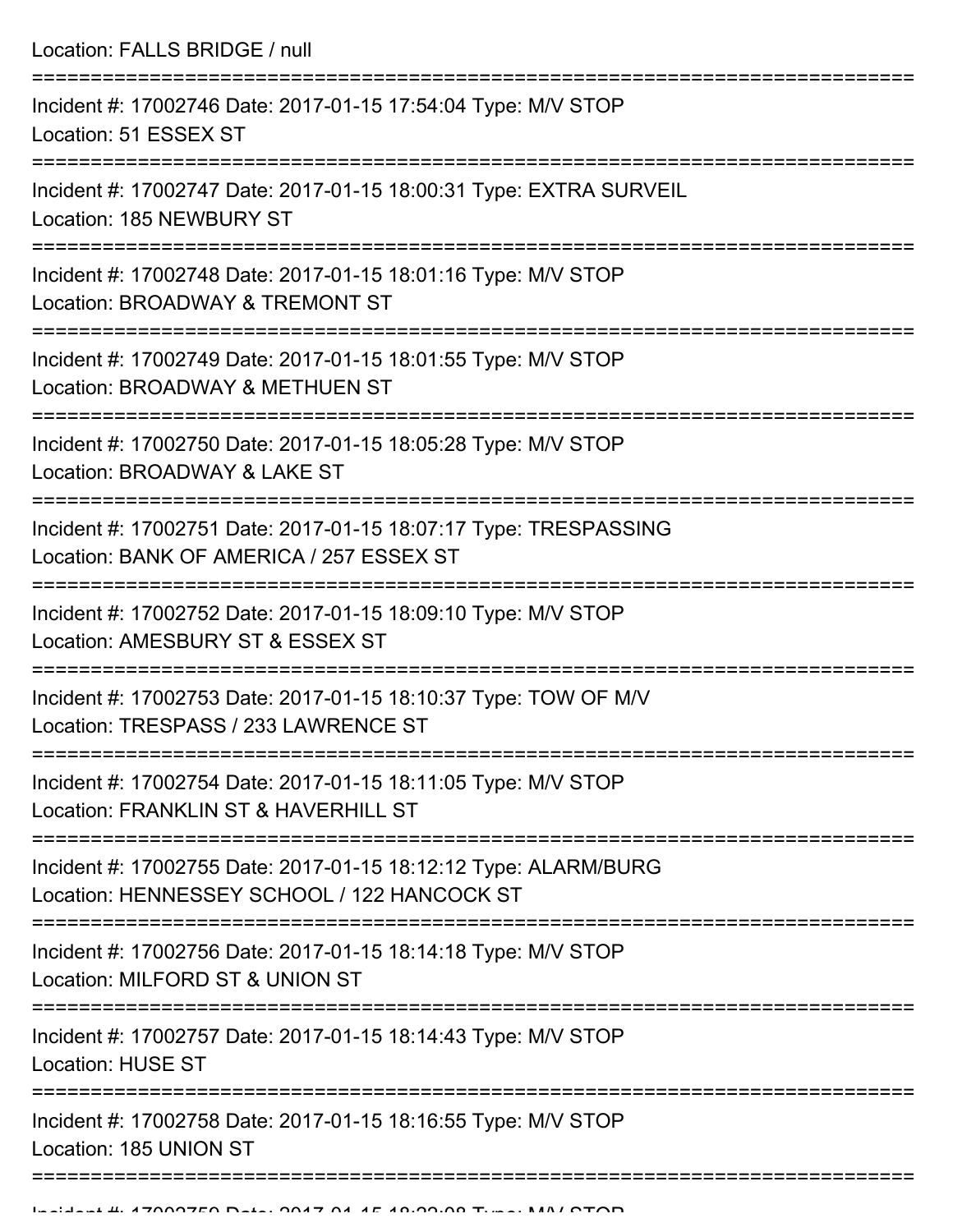| Location: AMESBURY ST & COMMON ST                                                                           |
|-------------------------------------------------------------------------------------------------------------|
| Incident #: 17002760 Date: 2017-01-15 18:23:30 Type: M/V STOP<br>Location: ESSEX ST & JACKSON ST            |
| Incident #: 17002761 Date: 2017-01-15 18:24:13 Type: M/V STOP<br>Location: BROADWAY & DAISY ST              |
| Incident #: 17002762 Date: 2017-01-15 18:25:30 Type: M/V STOP<br>Location: ESSEX ST & UNION ST              |
| Incident #: 17002763 Date: 2017-01-15 18:26:42 Type: E911 HANGUP<br>Location: 277 WATER ST FL 3             |
| Incident #: 17002764 Date: 2017-01-15 18:29:05 Type: M/V STOP<br><b>Location: BLANCHARD ST</b>              |
| Incident #: 17002765 Date: 2017-01-15 18:29:31 Type: M/V STOP<br>Location: CENTRAL BRIDGE / 0 MERRIMACK ST  |
| Incident #: 17002766 Date: 2017-01-15 18:30:59 Type: ALARMS<br>Location: JULIA CASADO RESD. / 222 BRUCE ST  |
| Incident #: 17002767 Date: 2017-01-15 18:31:40 Type: M/V STOP<br>Location: BROADWAY & PARK ST               |
| Incident #: 17002768 Date: 2017-01-15 18:31:45 Type: ALARMS<br>Location: COMMUNITY OPTICIANS / 410 ESSEX ST |
| Incident #: 17002769 Date: 2017-01-15 18:32:14 Type: M/V STOP<br>Location: HAVERHILL ST & NEWBURY ST        |
| Incident #: 17002770 Date: 2017-01-15 18:39:05 Type: M/V STOP<br>Location: BROADWAY & LOWELL ST             |
| Incident #: 17002771 Date: 2017-01-15 18:40:14 Type: M/V STOP<br>Location: 277 WATER ST                     |
| Incident #: 17002772 Date: 2017-01-15 18:42:32 Type: M/V STOP<br>Location: BROADWAY & CANAL ST              |
| Incident #: 17002773 Date: 2017-01-15 18:49:35 Type: M/V STOP                                               |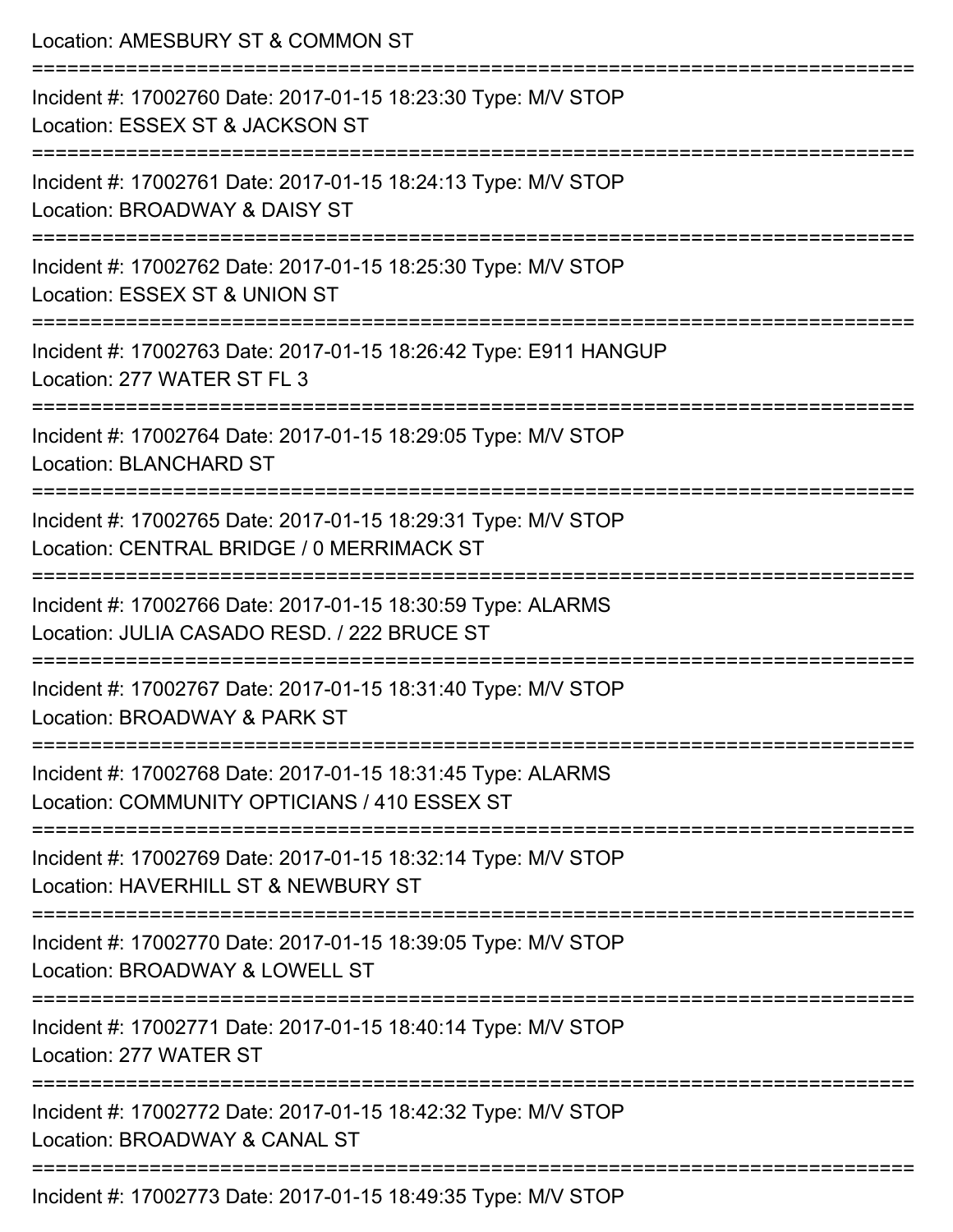| Incident #: 17002774 Date: 2017-01-15 18:51:46 Type: AUTO ACC/NO PI<br>Location: BROTHERS PIZZA / 145 LAWRENCE ST |
|-------------------------------------------------------------------------------------------------------------------|
| Incident #: 17002775 Date: 2017-01-15 18:52:20 Type: M/V STOP<br>Location: FRANKLIN ST & LOWELL ST                |
| Incident #: 17002776 Date: 2017-01-15 18:56:22 Type: M/V STOP<br>Location: AMESBURY ST & ESSEX ST                 |
| Incident #: 17002777 Date: 2017-01-15 18:59:22 Type: M/V STOP<br>Location: PHILLIPS ST                            |
| Incident #: 17002778 Date: 2017-01-15 19:04:36 Type: M/V STOP<br>Location: CENTRAL BRIDGE / 0 MERRIMACK ST        |
| Incident #: 17002779 Date: 2017-01-15 19:13:17 Type: M/V STOP<br>Location: METHUEN ST & MILL ST                   |
| Incident #: 17002780 Date: 2017-01-15 19:22:15 Type: M/V STOP<br>Location: ANDOVER ST & OSGOOD ST                 |
| Incident #: 17002781 Date: 2017-01-15 19:24:32 Type: M/V STOP<br><b>Location: NIGHTINGALE CT</b>                  |
| Incident #: 17002782 Date: 2017-01-15 19:33:37 Type: CK WELL BEING<br>Location: 495 NORTH / LOWER DECK            |
| Incident #: 17002783 Date: 2017-01-15 19:37:37 Type: DRUG OVERDOSE<br>Location: 117 THOREAU WAY #512              |
| Incident #: 17002784 Date: 2017-01-15 19:49:55 Type: ALARMS<br>Location: MELEO RESD. / 15 SAVOIE AV               |
| Incident #: 17002785 Date: 2017-01-15 19:50:16 Type: FIRE<br>Location: 119-121 FARNHAM ST                         |
| Incident #: 17002786 Date: 2017-01-15 19:50:56 Type: CK WELL BEING<br>Location: 53 MANN ST                        |
| Incident #: 17002787 Date: 2017-01-15 19:52:41 Type: ALARMS                                                       |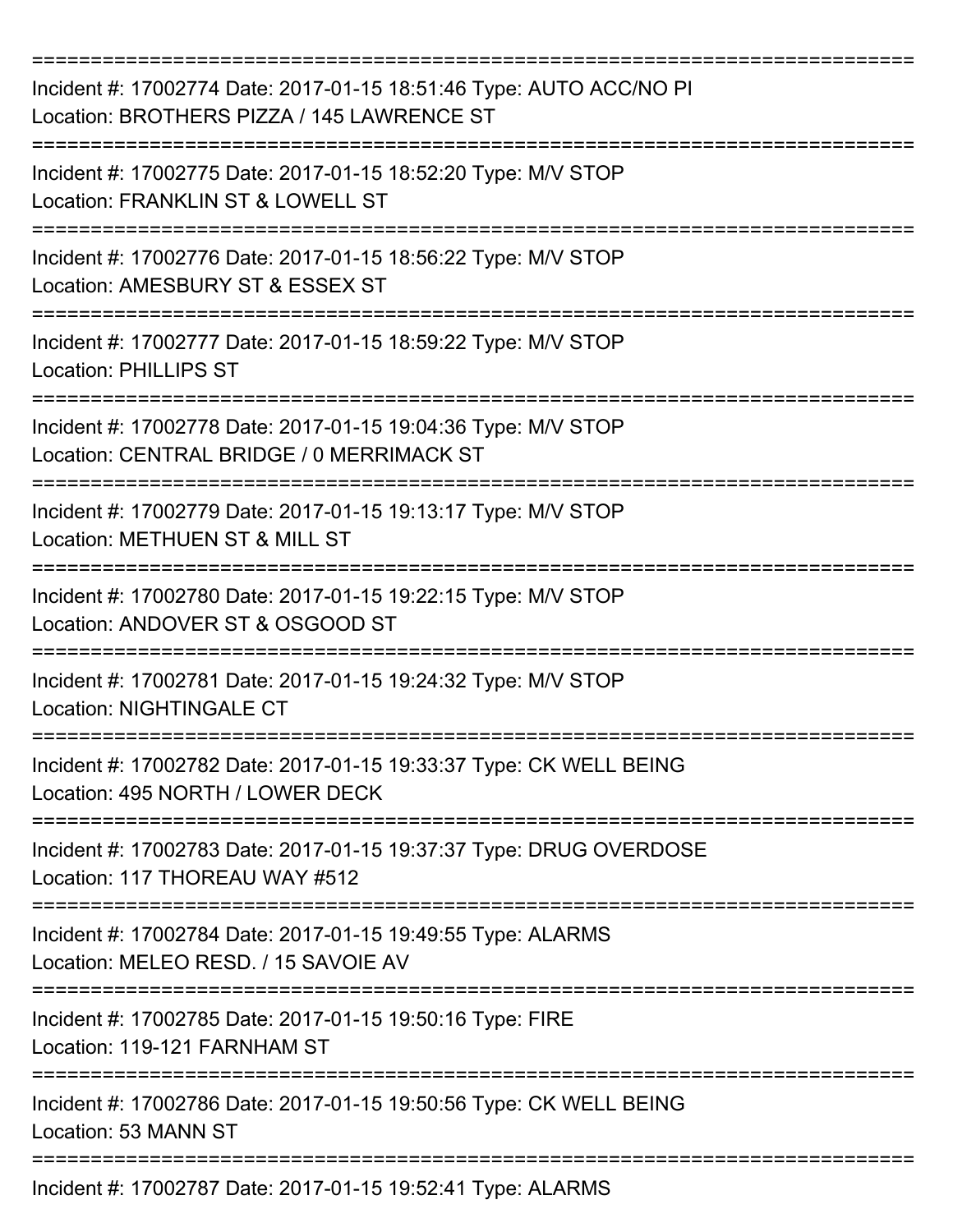| Incident #: 17002788 Date: 2017-01-15 20:15:19 Type: NOISE ORD<br>Location: 48 SARATOGA ST FL 2               |
|---------------------------------------------------------------------------------------------------------------|
| Incident #: 17002789 Date: 2017-01-15 21:06:57 Type: M/V STOP<br>Location: METHUEN ST & MILL ST               |
| Incident #: 17002790 Date: 2017-01-15 21:22:49 Type: DRUG OVERDOSE<br>Location: BROADWAY & COMMON ST          |
| Incident #: 17002791 Date: 2017-01-15 21:37:11 Type: KIDNAP/PAST<br>Location: BARBER SHOP / 344 HAMPSHIRE ST  |
| Incident #: 17002792 Date: 2017-01-15 22:09:41 Type: TOW OF M/V<br>Location: 270 CANAL ST                     |
| Incident #: 17002793 Date: 2017-01-15 22:18:26 Type: MEDIC SUPPORT<br>Location: 31 ARLINGTON ST               |
| Incident #: 17002794 Date: 2017-01-15 22:33:00 Type: HIT & RUN M/V<br>Location: 155 FRANKLIN ST<br>========== |
| Incident #: 17002795 Date: 2017-01-15 22:36:44 Type: TOW OF M/V<br>Location: 270 CANAL ST                     |
| Incident #: 17002796 Date: 2017-01-15 22:40:58 Type: M/V STOP<br>Location: BROADWAY & WATER ST                |
| Incident #: 17002797 Date: 2017-01-15 22:41:36 Type: DISTURBANCE<br>Location: 204 S UNION ST                  |
| Incident #: 17002798 Date: 2017-01-15 22:55:07 Type: TOW OF M/V<br>Location: 270 CANAL ST                     |
| Incident #: 17002799 Date: 2017-01-15 22:58:50 Type: M/V STOP<br>Location: ESSEX ST & JACKSON ST              |
| Incident #: 17002800 Date: 2017-01-15 23:06:24 Type: M/V STOP<br>Location: JACKSON & ESSEX                    |
| Incident #: 17002801 Date: 2017-01-15 23:12:12 Type: DOMESTIC/PROG                                            |